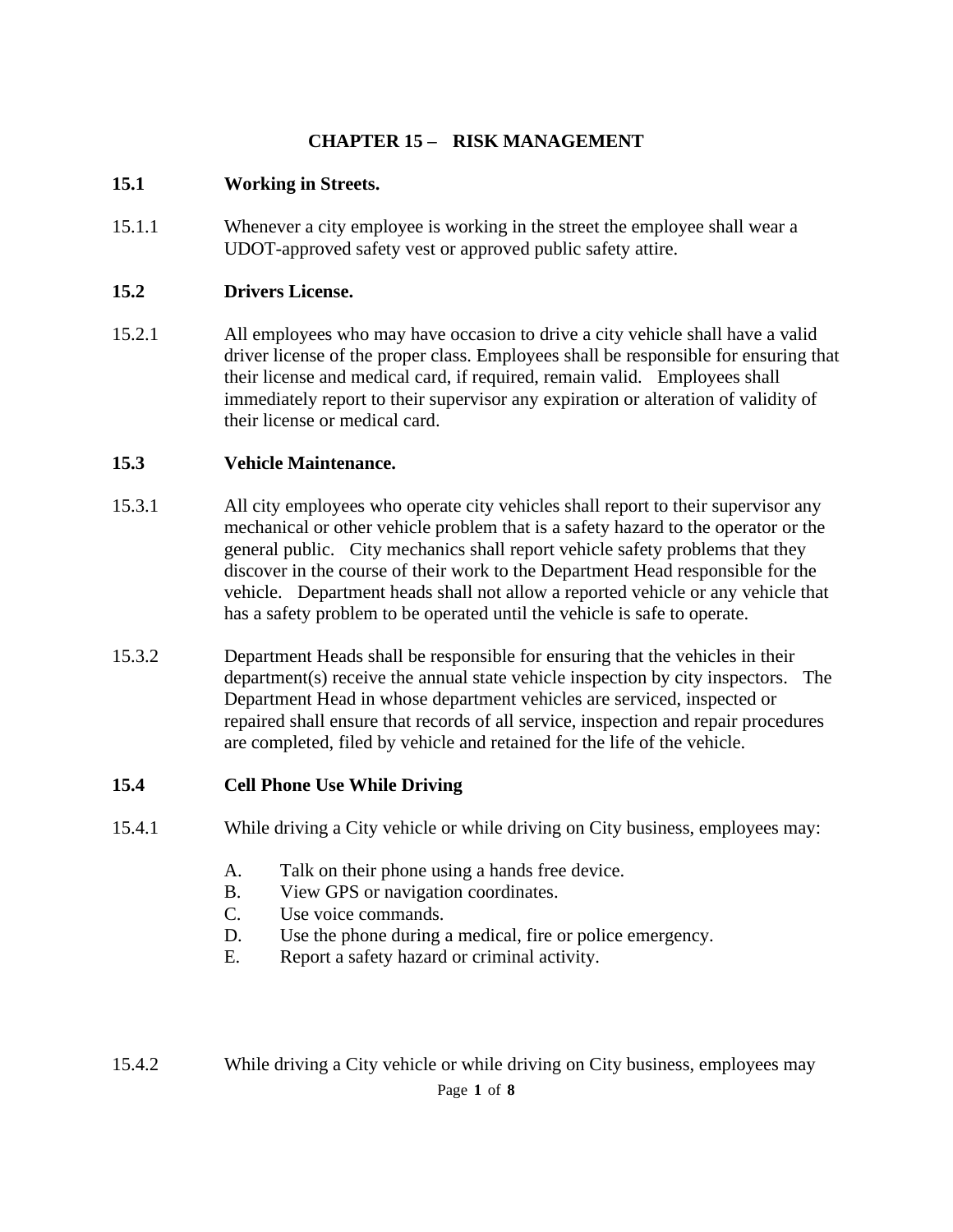not:

- A. Send, write or read text messages, instant messages or emails.
- B. Dial a phone number, unless stopped.
- C. View or record a video.
- D. Enter data into a hand-held device.

Enacted by Cedar City Ordinance No. 0224-16

#### **15.5 Seat Belts.**

15.5.1 All employees shall use available seat belts while traveling on city business. All occupants of vehicles owned by the city shall properly fasten available front and rear seat belts as long as the vehicle is in operation. Occupants of privately-owned vehicles whether operated at personal or city expense shall abide by this policy while on city business.

## **15.6 Traffic Control Devices-Report Damage.**

- 15.6.1 All city employees are requested to report damaged or missing traffic control devices. Report in the following manner:
	- A. Stop and Yield Signs
		- i. During working hours. Immediately report the location and type of sign to the city office as soon as possible.
		- ii. Out of working hours. Immediately report the location and type
		- of sign to the police department. Do not call 911 for this report.
	- B. Other Signs
		- i. During working hours. Report the location and type of sign to the city office as soon as possible.
		- ii. Out of working hours. Report the location and type of sign to the city office as soon as working hours begin.
		- iii. If an "other sign" situation creates an obvious traffic hazard, report it as you would a stop or yield sign.

## **15.7 Post Accident Process.**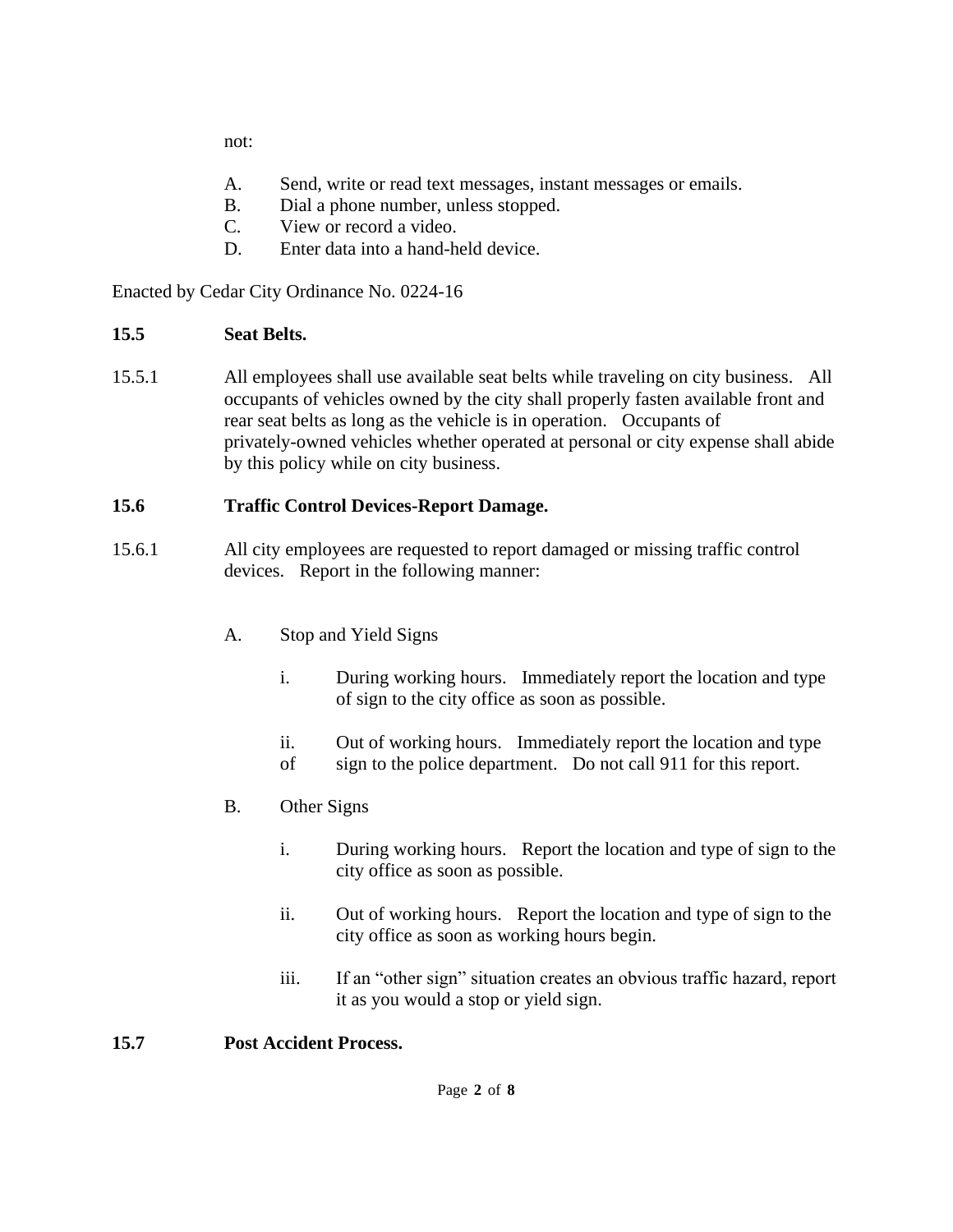#### 15.7.1 Vehicle Accident

All Accidents involving City vehicles within Cedar City shall be investigated by an outside police agency. The following actions shall be taken by employees involved in an accident. A card with these procedures along with the name of the City insurance company will be issued to each Department Head to be placed in every City vehicle. ALL VEHICLE ACCIDENTS SHALL BE REPORTED TO YOUR SUPERVISOR IMMEDIATELY REGARDLESS OF SEVERITY. If it is an emergency get medical help first and then notify your supervisor.

- A. Stop as soon as possible;
- B. Leave the vehicle where the accident occurred;
- C. Call the police;
- D. Seek appropriate medical care if necessary

If possible seek medical attention at Work Med 962 South Sage Drive Cedar City, Utah 84720

- E. Do not leave the scene of the accident until the police have arrived and have told you that you may leave;
- F. DO NOT ADMIT FAULT. Do not discuss accident with anyone except the police, City officials or the City insurance company;
- G. If you are out of town where police do not respond to most vehicle accidents, obtain from all other drivers or witness involved in the accident their name, address, telephone number, registration number of the vehicle, name of their insurance company, and their license information;
- H. Produce your driver's license for all other drivers;
- I. Give to each driver your name, address and the following information about Cedar City insurance:

Utah Risk Management Mutual Association 502 East 770 North Orem, Utah 84097 Insurance effective date: July 1, 1985

J. Give to each driver the following information about the City:

Page **3** of **8**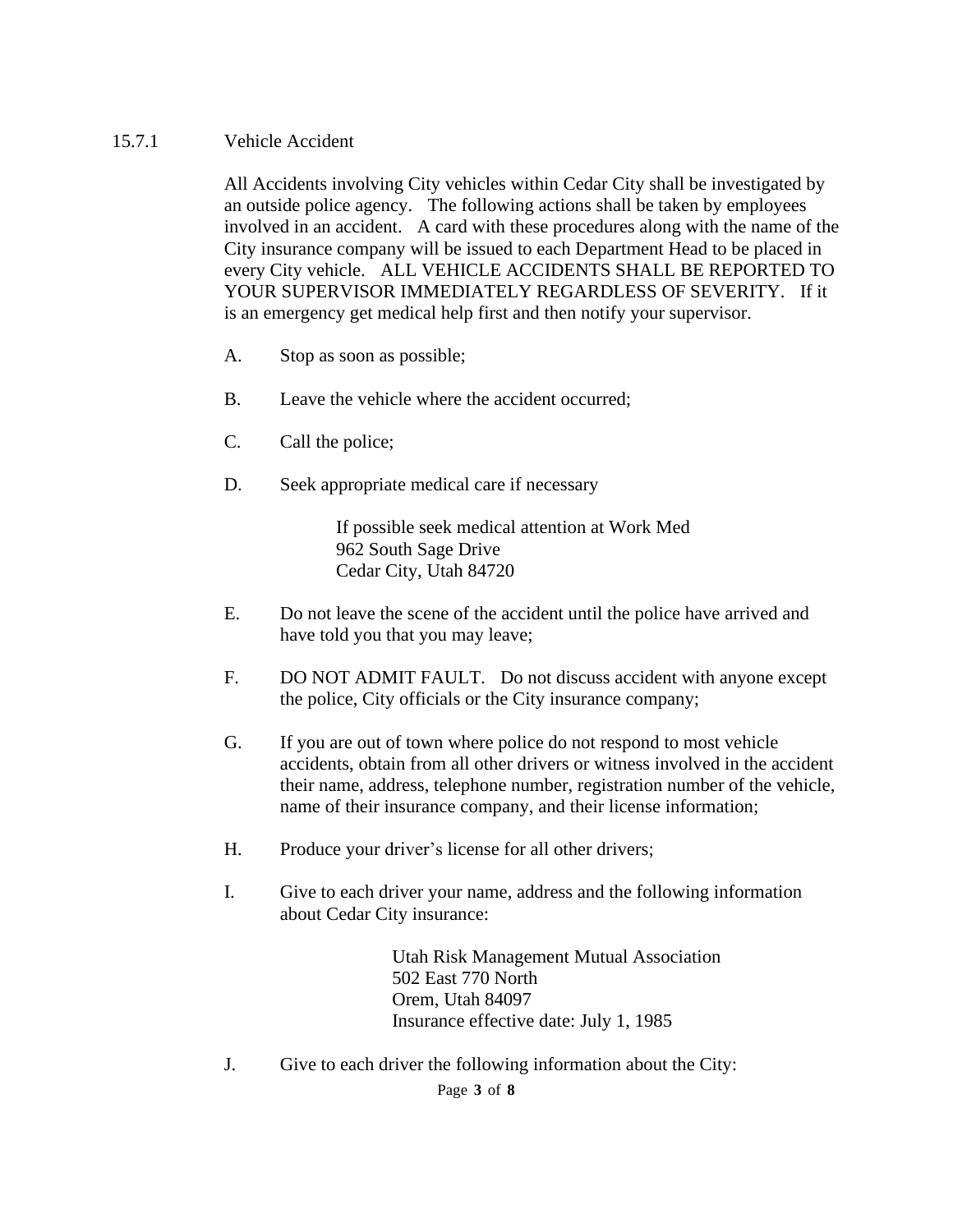Cedar City Corporation 10 North Main Cedar City, Utah 84720 435-586-2950

- K. Immediately notify your supervisor, and;
- L. Complete a written report about the accident and submit it to your immediate supervisor.

The following actions shall be taken by Supervisors after an employee involved accident:

- A. Drug Testing. Post-accident testing shall be performed on drivers whose performance could have contributed to the accident, i.e. cited for a moving traffic violation, and for any fatal accident. If possible Human Resources should be contacted to schedule a drug test. Testing should be performed at Work Med. If testing cannot be done at Work Med the employee shall be tested at the hospital.
- B. Complete a supervisor's report of accident.
- C. Submit completed employee and supervisor accident forms to the City Attorney and Human Resources within 24 hours or the next business day and notify Department Head.
- D. Supervisors and/or Department Heads should review personnel file and past accident logs with Human Resources and then discuss accident with employee.
- E. If accident warrants discipline, follow City's progressive discipline policy. City Attorney and Human Resource may be used as a resource in determining necessary discipline.

Amended by Resolution Number 13-1023-1

## **15.8 Post Accident Process.**

15.8.1 Workers Compensation

It is the policy of the City to provide a workers compensation program to employees. The program covers any injury or illness sustained in the course of employment.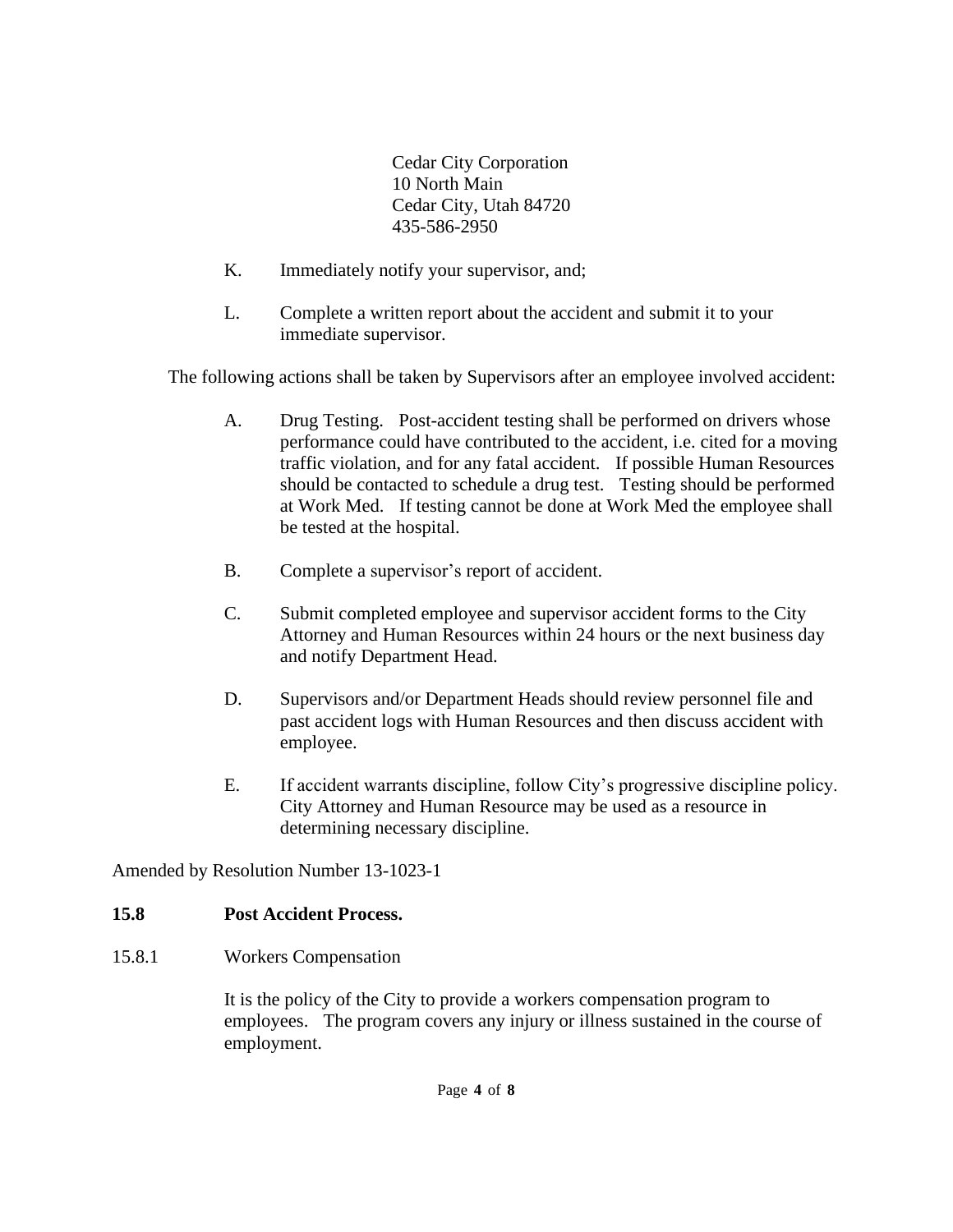A. Injuries must be reported promptly and on the day, they occur. Any employee who sustains a work-related injury or illness should inform their immediate supervisor as soon as reasonably possible. If it is an emergency, get medical help first then notify your supervisor. No matter how minor an on-the-job injury may appear, it is important that it be reported immediately and on the day, the injury occurs.

- B. Seek appropriate medical care if necessary. Tell medical provider it is a workers compensation injury. If possible seek medical attention at Work Med located at 962 South Sage Drive, Cedar City, Utah 84720.
- C. Notify Human Resources (435) 865-2880 and obtain required workers compensation paperwork.
- D. The supervisor shall contact Human Resources (435)865-2880 for information about procedure or workers compensation insurance.
- E. Supervisor and employee need to complete all workers compensation paperwork, employee and supervisor accident forms, and any other appropriate documentation and submit it to Human Resources within two days of the accident.
- F. Human Resources and the workers compensation coordinator will help the employee and the employee's supervisor throughout the claims process.
- G. Supervisor and/or Department Head should review personnel file and past accident logs with Human Resources and then discuss accident with employee.
- H. If accident warrants discipline follow City's progressive discipline policy. City Attorney and Human Resources may be used as a resource in determining necessary discipline.

Amended by Resolution Number 13-1023-1 Amended by Resolution Number 17-0308

## **15.9 ACCIDENT REPORTING & REVIEW GUIDELINES**

15.9.1 Training and Safety Statement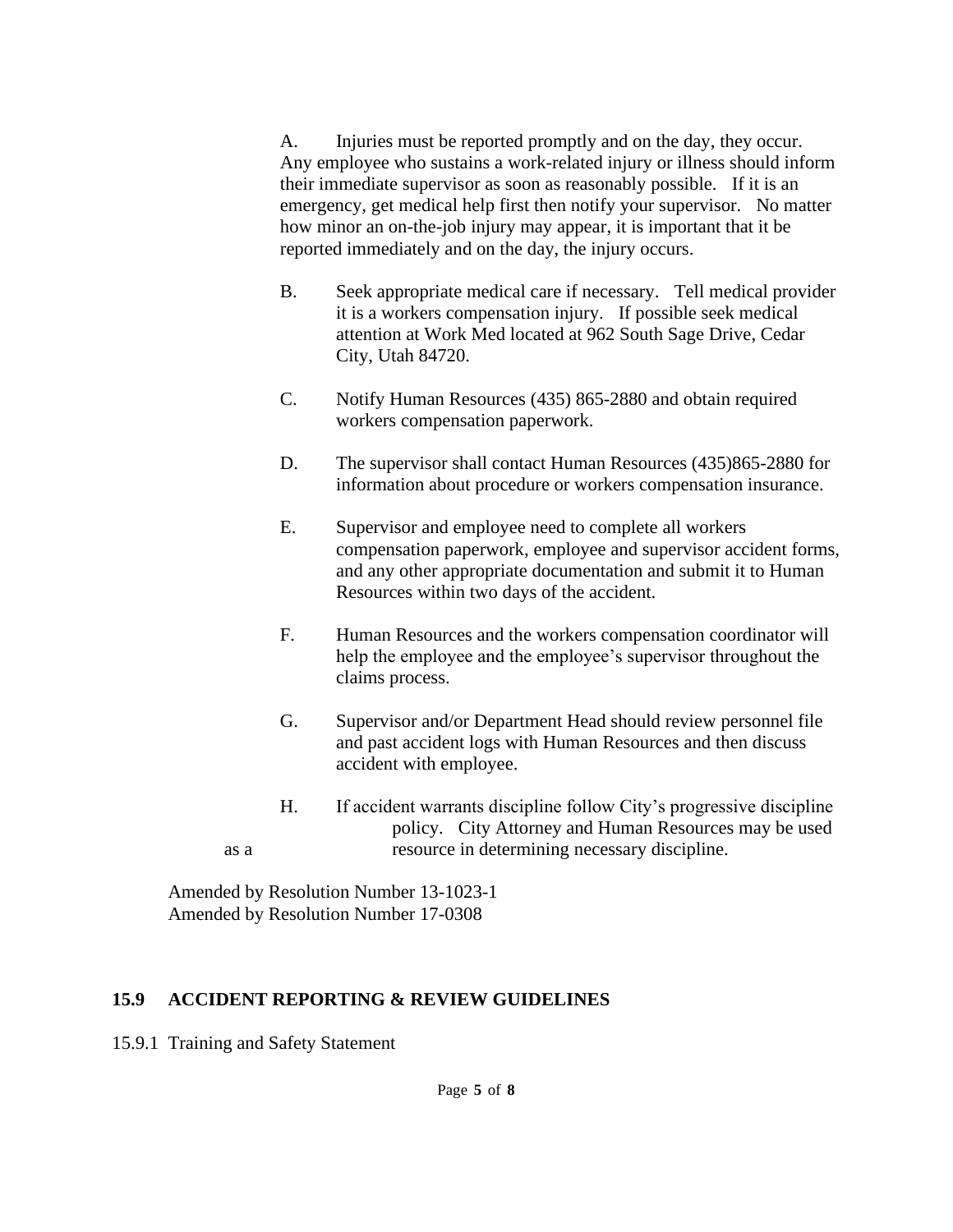City employees provide a variety of services to the community. Vehicles, equipment and tools are used by employees in performing those services. Employees are expected to be efficient and safe in the discharge of their duties. Supervisors are responsible for the conduct of their employees and training employees in the proper and safe operation of tools and equipment. Employees, when properly trained, are expected to use caution and wisdom when performing their duties.

15.9.2 Accident Reporting Requirements.

The City recognizes that accidents may occur. Employees shall report all accidents to their supervisor. Supervisors shall determine those accidents which should be reported to the Cedar City Accident Review Committee using Employee and Supervisor report forms. An accident shall be reported to the Cedar City Accident Review Committee if the accident meets any of the following criteria:

- A. An accident where damage to city equipment, vehicles or other city property is estimated to be at least \$500. The Supervisor, with the Fleet Manager, may determine if a repair is necessary;
- B. An accident where damage is caused to other property not owned by the City or where the City may be held liable;
- C. An accident causing personal injury to the employee or anyone else, or;
- D. An accident by an employee who has a reportable accident(s) within two years.

If the accident is not reported to the Accident Review Committee, the supervisor shall determine any preventive measures that would deter any future accidents of a similar nature and discuss those with applicable employees.

## 15.9.3 Accident Review Committee.

The Accident Review Committee will evaluate all reported accidents and determine the review process (inviting the employee and supervisor or not). The committee will review information provided on the accident report forms and other information that may be important in determining safety and accident preventability. The Committee may include or seek recommendations from staff, URMMA, or other outside resources if additional information is needed.

The Accident Review Committee will evaluate each work-related personal injury or illness for which the employee files a workers compensation claim.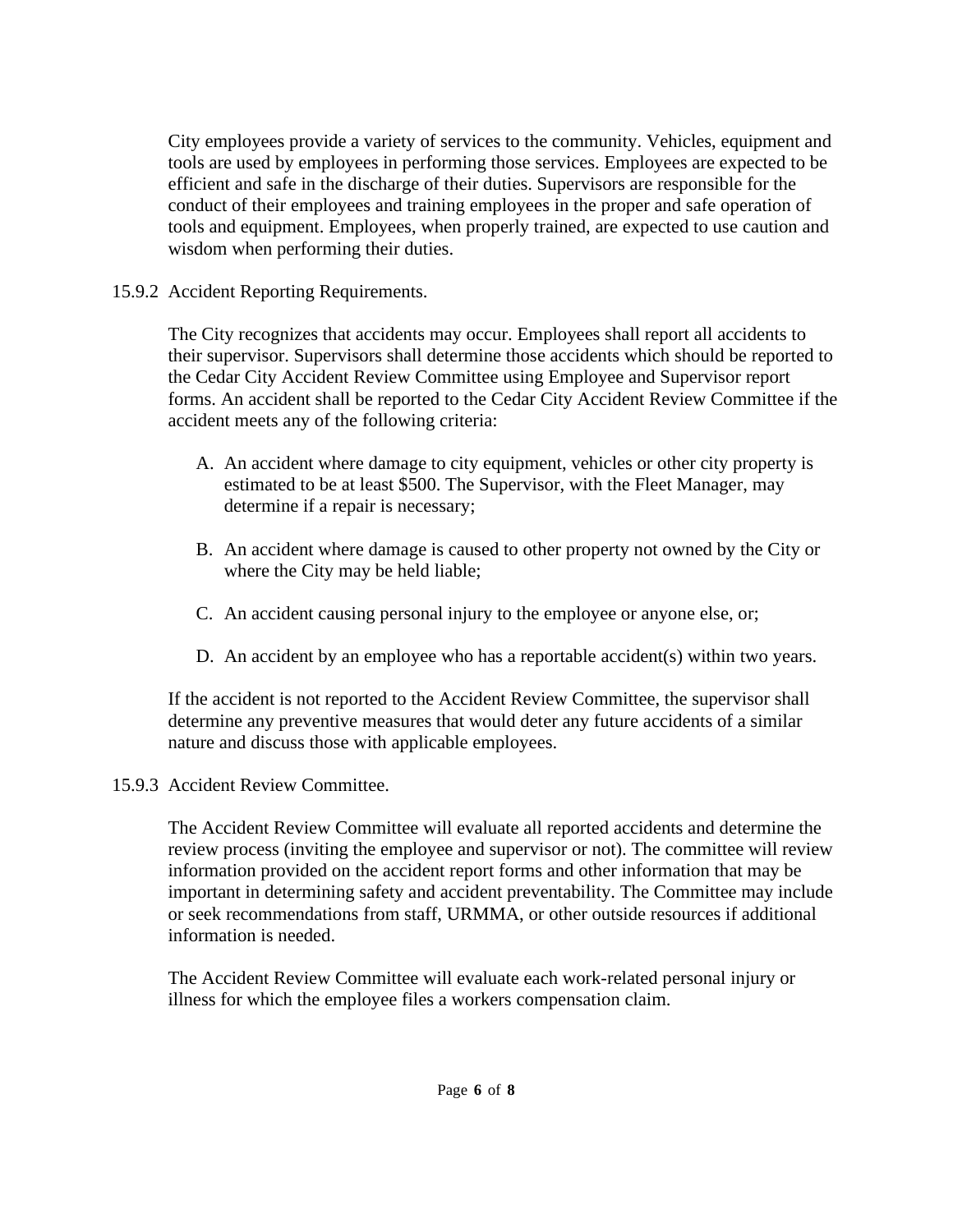The Accident Review Committee will meet as necessary and will consist of the City Manager, City Attorney and Human Resources. If it is determined that discipline may be a possibility during the initial review the City Manager will be excused from the process.

The Accident Review committee will make safety recommendations if necessary based on the available information surrounding the incident.

Quarterly reports will be sent to department heads showing all accidents and claims that have been received and reviewed.

Amended by Cedar City Ordinance No. 0127-16

# **15.10 RETURN TO WORK PROGRAM**

## 15.10.1 Return to Work Program Policy

Cedar City Corporation is committed to providing a safe work environment to our employees. But if an employee becomes injured on the job, we will work with the employee to help them heal and return to work as quickly as possible. When employees are able to work and be a contributing team member, the City is more productive and the morale of our entire organization is lifted.

15.10.2 Human Resource & Risk Management

Cedar City's Human Resource & Risk Management (HR) office will deal with all return to work matters. The HR contact information is 435-865-2880, [hnatasha@cedarcity.org.](mailto:hnatasha@cedarcity.org) HR will help injured employees and their supervisors achieve the goal of helping injured employees get healthy and back to being a contributing team member.

## 15.10.3 Medical Providers

If a life-threatening injury occurs, 911 should be called to access normal emergency care and the employee should be taken to the local hospital. Employees with routine, non-life threatening injuries should be taken by their supervisor to the local Work Med office. If the injury occurs outside Work Med business hours, the employee should be taken to the local hospital.

## 15.10.4 Injury Reporting

All injuries, no matter how minor, must be reported immediately to the employee's supervisor. Supervisors report these injuries to HR, who begins a worker's compensation claim and helps to arrange medical care. All injuries must be reported the day they occur. Failure to report injuries could jeopardize coverage of the injury.